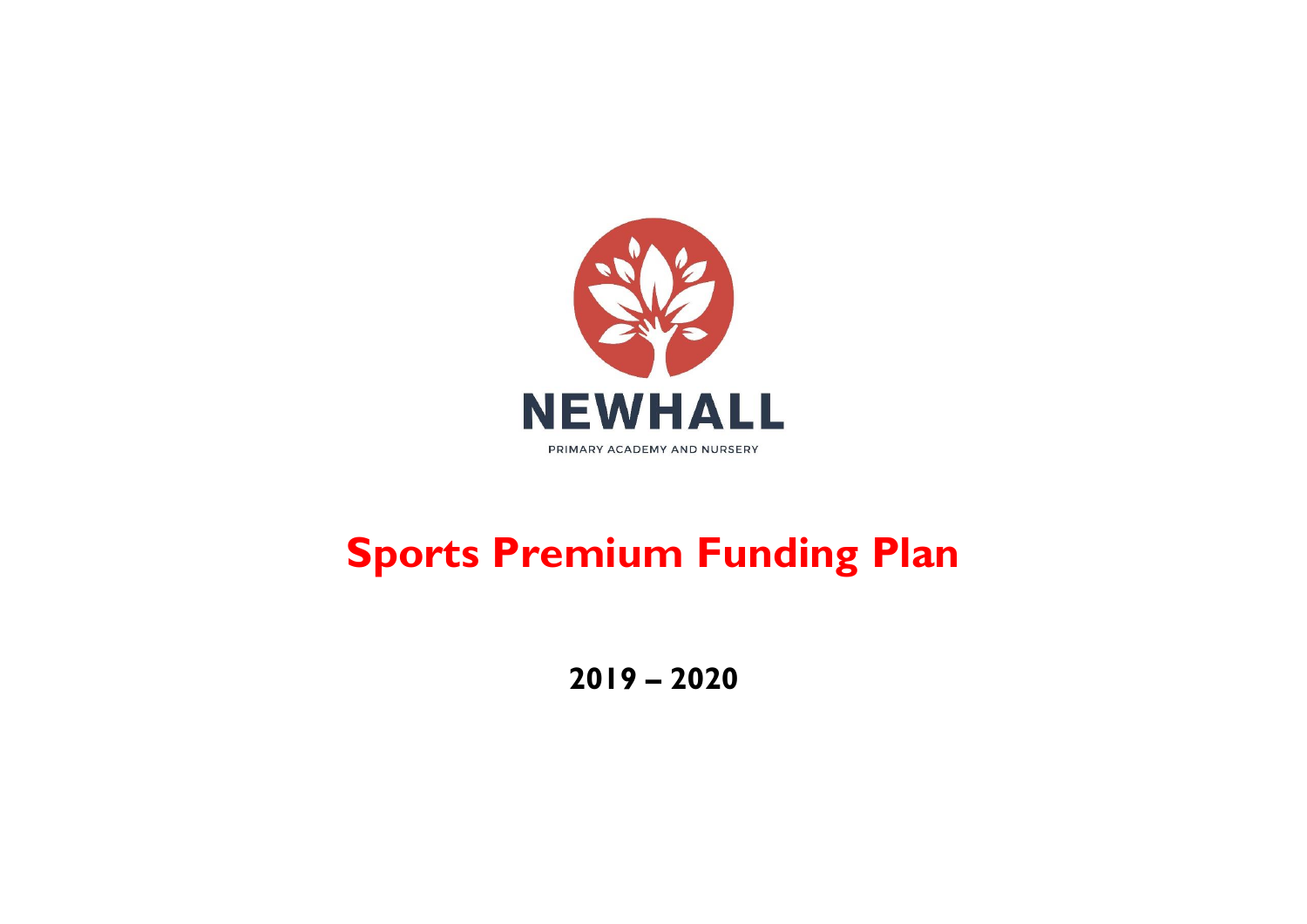## **Newhall Primary Academy and Nursery Sports Premium Funding**

Schools receive PE and sport premium funding based on the number of pupils in years 1 to 6.

Schools must use the funding to make additional and sustainable improvements to the quality of physical education (PE), physical activity and sport offered.

This means that the premium should be used to:

- develop or add to the PE, physical activity and sport activities that the school already offers
- build capacity and capability within the school to ensure that improvements made now will benefit pupils joining the school in future years

## **Key Indicators for the use of Sports Premium**

- Key indicator 1: The engagement of all pupils in regular physical activity Chief Medical Officer guidelines recommend that primary school children undertake at least 30 minutes of physical activity a day in school.
- **Key indicator 2:** The profile of PESSPA being raised across the school as a tool for whole school improvement.
- **Key indicator 3:** Increased confidence, knowledge and skills of all staff in teaching PE and sport.
- **Key indicator 4:** Broader experience of a range of sports and activities offered to all pupils.
- **Key indicator 5:** Increased participation in competitive sport.

## **Accountability**

The Head Teacher and Senior Leadership Team will regularly monitor, evaluate and review the strategies and interventions put in place for Sports Premium and report to the Governing Body on its progress and impact.

| $\sim$<br>m<br><b>COMPA</b><br>ы<br>$\sim$<br>427<br>- 11<br><b>STATISTICS</b><br><b>AUT</b>                                                            |                      |  |  |  |  |
|---------------------------------------------------------------------------------------------------------------------------------------------------------|----------------------|--|--|--|--|
| budaet<br>` µremium ∟<br>$\overline{\phantom{a}}$ and $\overline{\phantom{a}}$ and $\overline{\phantom{a}}$ and $\overline{\phantom{a}}$<br>י ש<br>ا دا | $\sim$ 4.<br>L16,460 |  |  |  |  |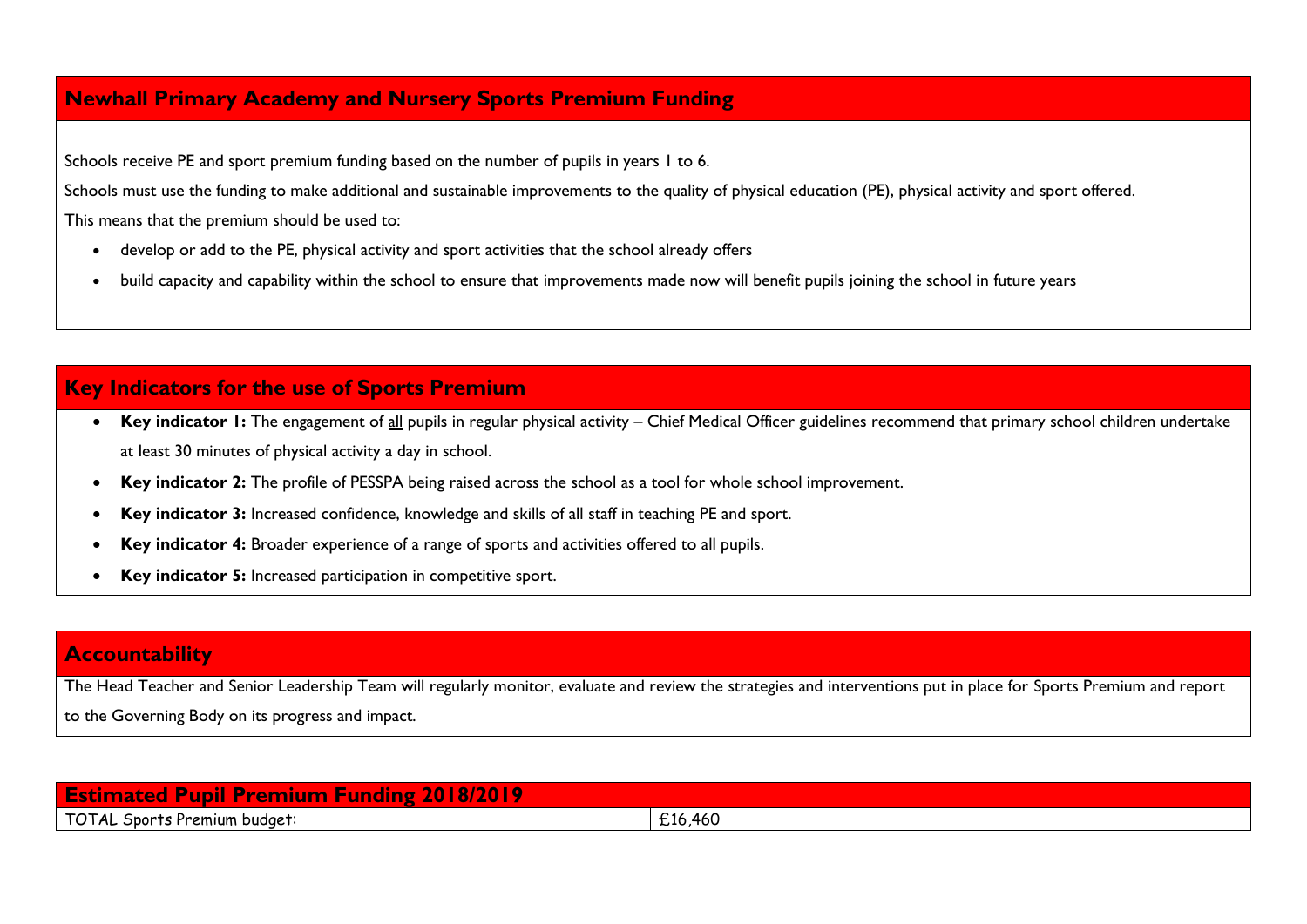| <b>Sports Premium Grant Planned Expenditure 2019/2020</b>                                                  |                                                                                                |          |                                    |                                                                                                                         |                                                                                                                                                                                                                                                 |                                                                                                                                                                                                                                                                                 |                                                                                                                                                                                                                                                          |  |  |
|------------------------------------------------------------------------------------------------------------|------------------------------------------------------------------------------------------------|----------|------------------------------------|-------------------------------------------------------------------------------------------------------------------------|-------------------------------------------------------------------------------------------------------------------------------------------------------------------------------------------------------------------------------------------------|---------------------------------------------------------------------------------------------------------------------------------------------------------------------------------------------------------------------------------------------------------------------------------|----------------------------------------------------------------------------------------------------------------------------------------------------------------------------------------------------------------------------------------------------------|--|--|
| <b>Objective</b>                                                                                           | <b>Activity</b>                                                                                | Cost     | Who is it<br>focused on?           | <b>Expected</b><br>impact                                                                                               | <b>Review I</b><br><b>Dec 2019</b>                                                                                                                                                                                                              | <b>Review 2</b><br><b>Mar 2020</b>                                                                                                                                                                                                                                              | <b>Review 3</b><br><b>July 2020</b>                                                                                                                                                                                                                      |  |  |
| To ensure all<br>pupils access at<br>least 30 minutes<br>of physical<br>activity a day.                    | Employ Sports Coach<br>for supporting at<br>lunch time and<br>Extended Schools.                | £15000   | Reception and<br>Year 1.           | Children's fitness<br>improves.<br>Behaviour at<br>lunchtime is<br>positive.                                            | Timetables show<br>that PE is<br>taught twice a<br>week to each<br>class.                                                                                                                                                                       | PP children and<br>Keyworker<br>children in<br>school during<br>lockdown period.                                                                                                                                                                                                | Remote Learning<br>includes links to<br>online exercise<br>programs and                                                                                                                                                                                  |  |  |
| To raise the<br>profile of<br>Physical<br>Education,<br>School Sport and<br>Physical Activity<br>(PESSPA). | <b>Employ Sports Coach</b><br>to lead PE across<br>the school.                                 | As above | All members of<br>school community | Parent, pupil and<br>staff feedback<br>shows that there is<br>a high level<br>engagement in sport<br>across the school. | All children<br>enjoy PE.                                                                                                                                                                                                                       | Remote Learning<br>packs include<br>links to PE and<br>Games/outdoor<br>activities.<br>Children who are<br>in school have<br>been provided<br>with at least<br>2hrs of PE per<br>week and at<br>least 30min of<br>physical activity<br>per day<br>(organised<br>playtime games) | pre-recorded PE<br>sessions set up<br>by the Sports<br>Coach.<br>Children have<br>received 2hrs of<br>PE/Games per<br>week and at least<br>30min of<br>exercise/physical<br>activity per day<br>(organised games<br>and climbing<br>frame<br>timetabled) |  |  |
| To increase<br>confidence,<br>knowledge and<br>skills of all staff<br>in teaching PE<br>and sport.         | Employ Sports Coach<br>to support, coach<br>and model high<br>quality PE across the<br>school. | As above | Teaching Staff                     | Teachers feel<br>confident in<br>teaching PE                                                                            | All staff are confident teaching PE.<br>NQT received additional training (Essex NQT Manager<br>training off site in AUTUMN)<br>Staff(including teacher trainees and PGCE students)<br>observe good practice (coach and experienced<br>teachers) |                                                                                                                                                                                                                                                                                 |                                                                                                                                                                                                                                                          |  |  |